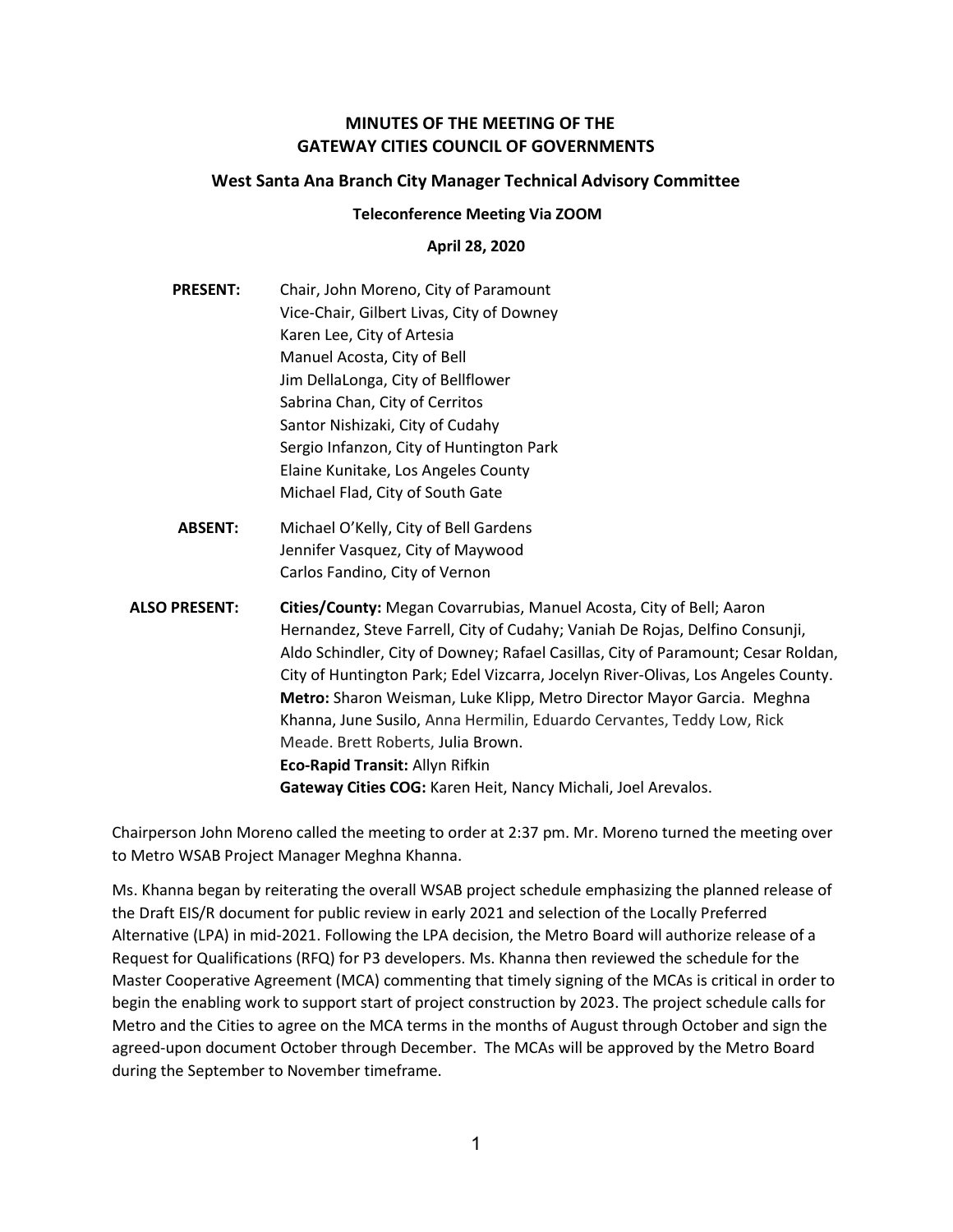The City Managers TAC meeting scheduled for May 12 will continue discussion of the MCA as will individual MCA city meetings to be scheduled in May. Ms. Khanna indicated that she had received comments on the Draft MCA from the cities of Downey and Huntington Park. She is requesting that City questions and comments be forwarded to her by May 8th for the May  $12<sup>th</sup>$  meeting.

The key objective of today's meeting was to explain what a Betterment is, and related concepts and processes as described in the MCA. Ms. Khanna turned the presentation over to June Susilo, WSAB Program Manager to begin the discussion of betterments.

Basis of Design. Ms. Susilo started with a definition of what is meant by the "basis of design" for the project, which is the baseline assumptions and requirements that Metro will use as the basis for the design and construction of the WSAB Project. For the Enabling Works, the Basis of Design will be determined approximately in mid-2021 at a 60% level of design documents. For the P3 Project Scope, the Basis of Design will be defined before the release of the procurement documents.

City Rearrangments. Ms. Susilo then talked about "City Rearrangements" – the relocation and/or replacement of City infrastructure or construction of new City infrastructure. Metro is responsible for all costs of Rearrangments unless the Rearrangment represents a Betterment requested by the City. A Betterment is defined as work that is beyond the required project scope, and beyond the project definition/scope as described in the environmental documents.

Betterment Examples. Ms. Susilo provided an example of a Betterment from the Exposition Light Rail Transit (LRT) Line located in the City of Santa Monica to better serve the community. In this case, the City wanted to add a second station entrance at the Colorado/17<sup>th</sup> Street Station. Metro redesigned the station and the approximately \$3 million cost was paid for by the City. Another Expo Line betterment example was located at the Olympic/26<sup>th</sup> Street Station located in the City of Santa Monica. The City requested and paid approximately \$6.8 million for converting the station from a single platform to two side platforms and providing a second entrance.

A third betterment example was discussed by Ms. Khanna for the Metro Gold Line project in the City of South Pasadena. The City had developed a South Pasadena Transit District Specific Plan which called for creation of a transit plaza and reconfiguration of an adjacent street outside of the station footprint. The City and Metro negotiated station amenities, a transit plaza betterment and street configuration betterment. Metro did the work as part of the rail project and the City paid for it.

A fourth example was related to Gold Line Foothill Extension within the City of Arcadia. Per the Metro Grade Crossing Policy, the crossing of Santa Anita Avenue was identified as warranting an at-grade crossing due to the level of vehicular activity. The City wanted and paid for a grade separation solution that cost approximately \$12.5 million (2006 cost – Ms. Khanna noted that the cost would be higher now ranging from \$50 to \$75 million) to mitigate traffic impacts and to create a gateway to their city.

Ms. Susilo discussed two other types of typical betterments requested by cities. First, as the rail project requires relocating of utility lines, a city may request a larger size to increase facility capacity for future growth, for example, replacing an existing 30" storm drain with a 40" storm drain. The city pays for the delta in cost between the two size of pipelines. Another common city request is for Metro to upgrade curb ramps on the opposite side of the street from a station.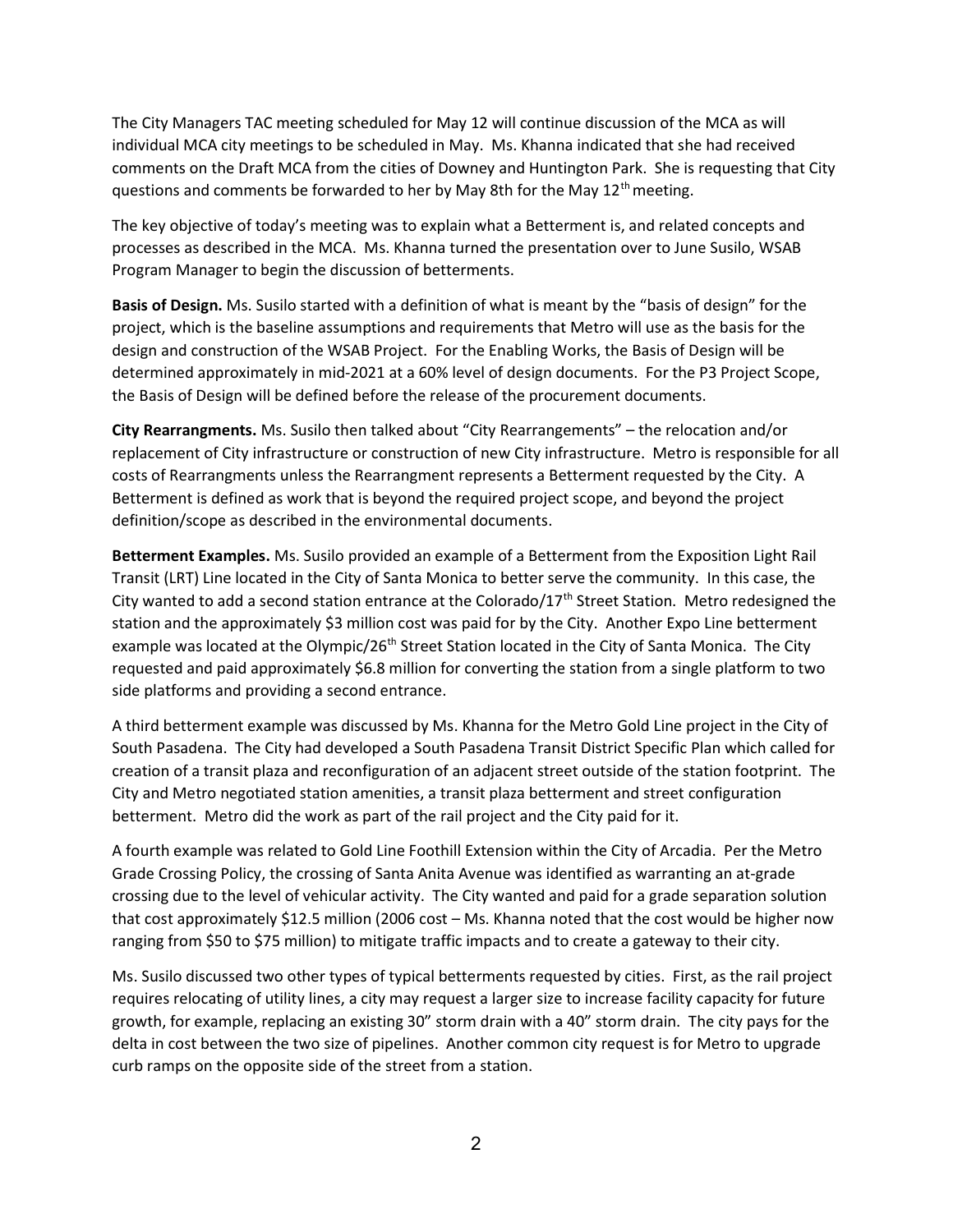Approval process for betterments. Once a betterment is identified or a request is made, Metro reviews the request and either approves or denies approval and assigns the City the cost of the improvement. The city and Metro work together on the design, and Metro typically performs the work.

Ms. Khanna then started a presentation of initial responses to city comments received.

Steve Farrell from the City of Cudahy stated that he had submitted a list of the comments to be addressed, and Ms. Khanna said they would be included and responded to in May. Mr. Farrell asked: Is there a timeframe for submitting proposed betterments? Will betterments require City Council approval? Ms. Susilo responded that after the MCA has been executed, designs for the Enabling Works will be advanced to 30% and when reviewing those designs, cities may make comments that may be identified as Betterments. She also added that cities can also submit requests sooner if they chose using the process identified in the MCA. Ms. Khanna replied that she expects that if a city cost is associated, city council approval is required.

Aldo Schindler, City of Downey, asked what if a requested betterment is located within the project area versus outside the Metro design area? Ms. Khanna referred to the South Pasadena station as an example where the City of South Pasadena decided to spend city funds to augment the project budget for station art and design. Identified as betterments, the city's investment resulted in upgrades to the baseline materials used on the platforms, landscaping, lighting and other station elements. Mr. Schindler asked about Metro's baseline standards and whether there was room for discussion? Ms. Susilo referred to a Santa Monica station where the City wanted special paving and different lighting – the City paid the delta in costs.

What if the design request from a city for a station is different from Metro's standard project elements, but is not more costly? Ms. Susilo noted that the Metro Board has adopted a consistent approach to station design throughout Metro's rail system. Ms. Khanna noted that the Systemwide Design identifies elements of continuity (those that look the same throughout the system) and elements of variability. The areas of variability are where the cities can reflect their community, such as with station area landscaping and artwork. It is desirable to have design consistency along the Corridor for project identity and ease of maintenance along with design variability, such as artwork and landscaping. The Metro Art group works closely with communities to ensure artwork reflects the unique identity of each station area.

Karen Lee, City of Artesia, asked: If a City pays for betterments, is that cost part of the 3% Local Contribution? How does Metro ensure the selection of local artists? Ms. Khanna replied that the specific 3% Local Contribution guidelines are being developed and will be available during September or October. Ms. Khanna stated that the solicitation to select local artists will be through a Request for Proposal developed with extensive community input, which will continue through the artwork production phase.

Sergio Infanzon, City of Huntington Park, requested additional information to help the city make their betterments decisions. Metro design standards should be included in the 15% drawings. There is a difficulty with cities not knowing what project elements each city will be receiving based on the initial plans and then identifying betterments that they may want. Ms. Khanna stated that as project design is advanced, Metro will continue working with the cities so that they can understand design features that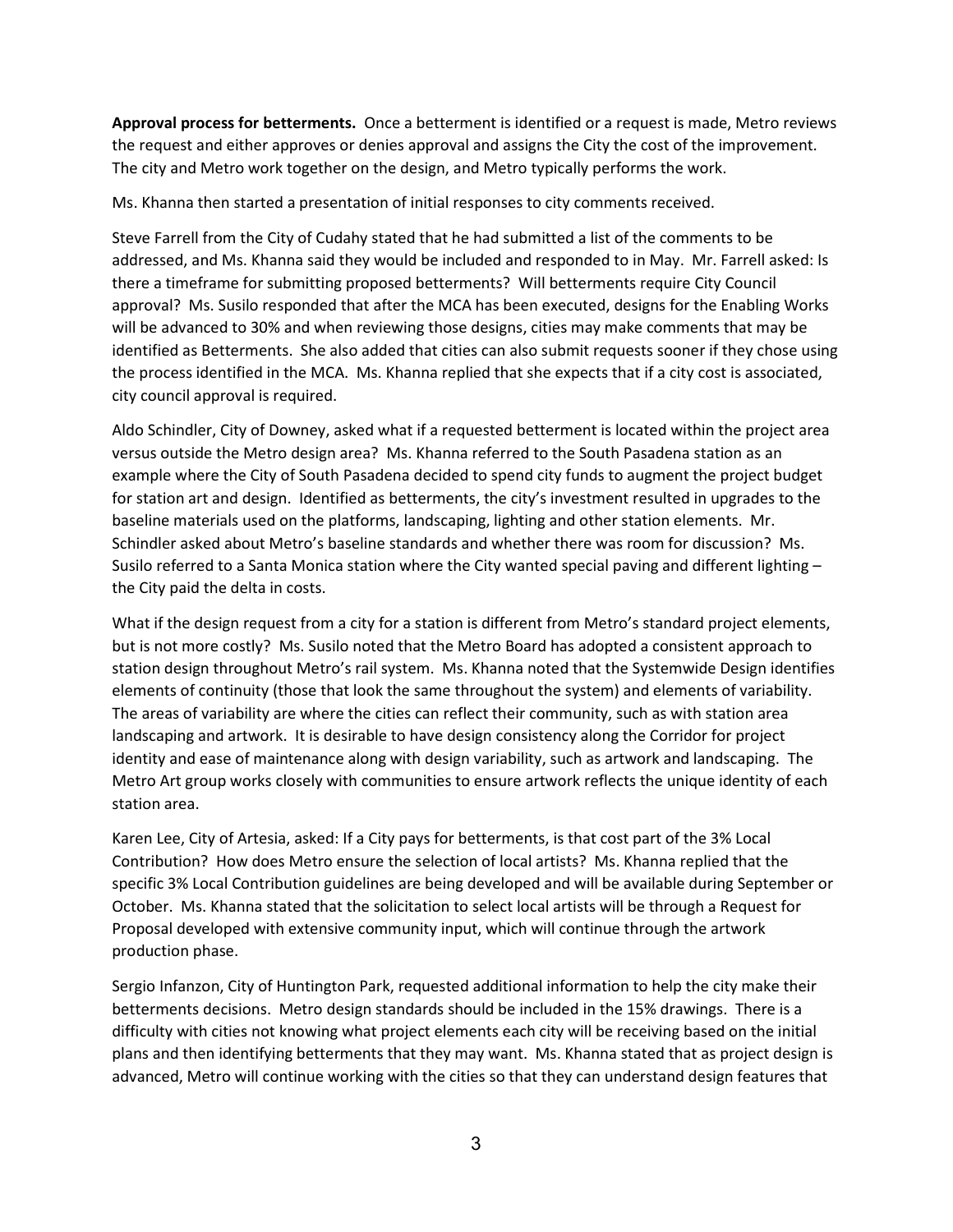are part of the project scope, so that betterments envisioned by the cities can be identified and discussed. Also, cities will have the draft 15% design documents for reference.

Rafael Casillas from the City of Paramount asked how did the City of Santa Monica pay for the betterments? What type of funding did they use? Ms. Khanna did not know what funding will be available, but will get back to the group with that information. Mr. Casillas mentioned that some of the Gold Line betterments used state Active Transportation Funds. Ms. Khanna stated that the Metro First/Last Mile group will start working with the cities soon, and the cities will have the opportunity to have input on the First/Last Mile plans. He asked if drainage issues associated with train construction require expanded drainage capacity, is that considered a betterment? Ms. Susilo said any impacts resulting from changes to utilities due to the project, such as run-off impacts, will be included as part of project and are not considered a betterment.

Luke Klipp, Metro Board Member Mayor Garcia's office, asked about potential street relocations related to station access plans. Ms. Khanna said First/Last Mile plans will be developed and will go through a separate environmental process than the current Draft EIS/R process. Urban design guidelines are being developed and Metro is hoping to share a draft of the guidelines with the TAC in Jul/August.

Jim DellaLonga, City of Bellflower, asked when will the cities be able to engage in mixed-use project integration decisions? Ms. Khanna said this will be integrated into the next steps as part of the development of the Basis of Design documents. Further discussion of this issue will occur with the TAC.

Karen Heit, COG staff, asked about the status of the WSAB right-of-way (ROW) Class 1 bike lane? Ms. Khanna replied that the existing bikeway path in Bellflower will be relocated adjacent to the future train tracks, and future sections of the path will be incorporated into the ROW design. Mr. Moreno, City of Paramount, verified that Metro staff is working with his city to make the bikeway happen.

The next set of questions referred to specific sections of the Draft MCA:

Section 3.5 (a) City standards – Will city standards be followed by Metro? Each City and Metro staff will discuss and specific the design standards to be followed. The agreed City standards will be listed in the MCA before signing.

Section 2.5 (a) Applicability of local permits and zoning. Is Metro exempt from local codes and permits? Yes, it is. As a state-authorized agency, it follows state regulations, such as those identified by the California Public Utilities Commission (CPUC) regarding rail ROW-related permitting and construction.

Section 2.5 (d) Review timeframes in the project schedule. What if Metro fails to meet the specified review timeframe, which then causes a city to miss their review deadline? Can a city claim money for additional work due to project delays? Cities will have 21 days to review design plans, if Metro misses a deadline, the deadline for the City will be revised. Ms. Khanna indicated that in general Metro would design and construct the project. If a City is requested by Metro to perform a portion of the construction work, Metro will negotiate a work order with the City as identified in the MCA, including terms for a cost allocation upon delay.

Section 7.1 Reimbursement for work done under a work order. Metro will reimburse the city for any work performed under a work order negotiated with the city. If the scope is limited to abandonment, Metro will reimburse the city for the abandonment of any city facility, but a city would not get compensated for any additional out-of-scope work performed by the City at its election.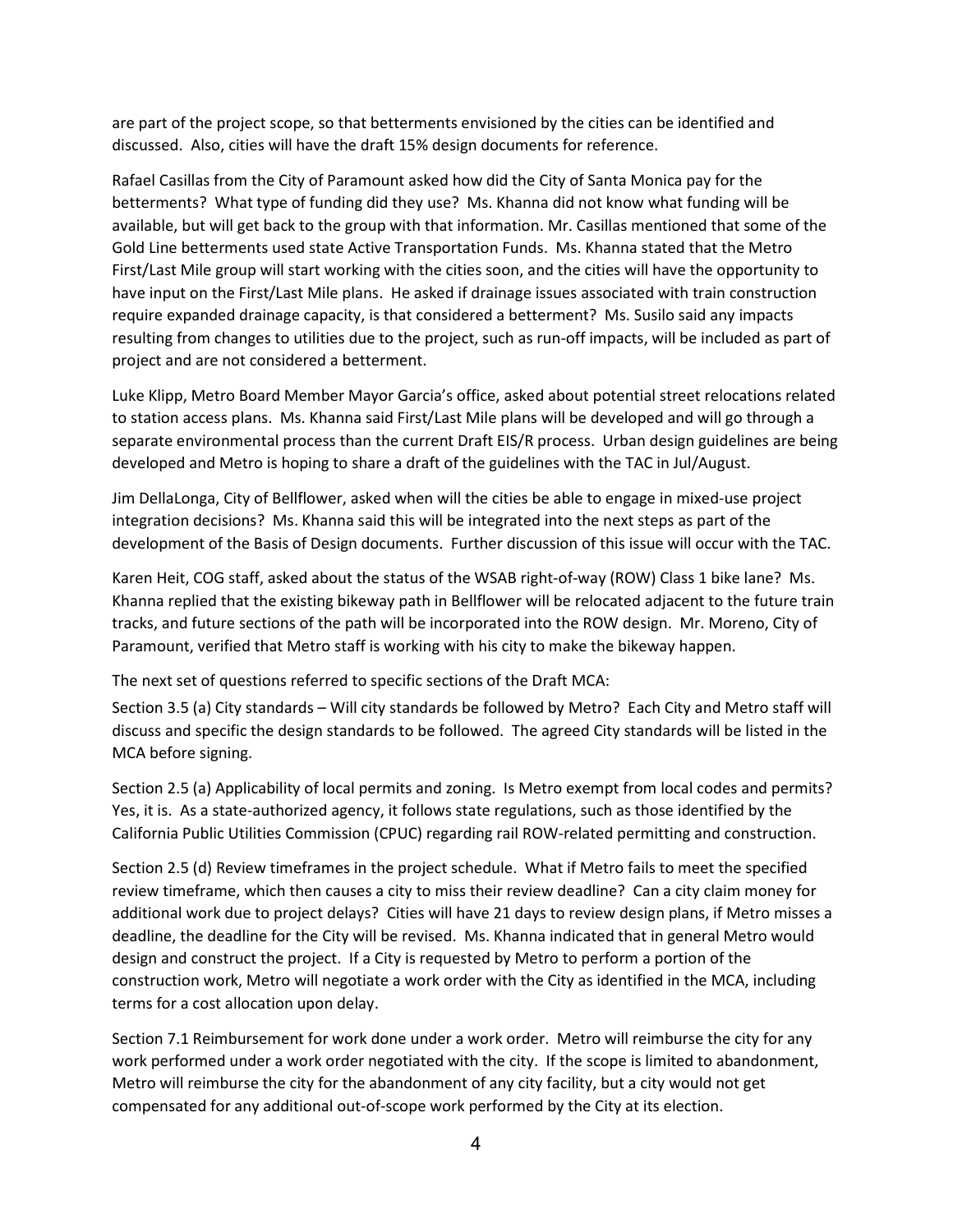Section 4.3 Replacement of ROW. A question was asked related to clarification of terms and city responsibilities related to acquisition of replacement rail ROW/land. Metro is responsible for acquisition of any rail or private property required for the project. If private property is required for utility relocation, Metro would do the work and pay any related costs. Specific full and partial ROW takes are identified in the environmental documents. If additional property is required in the future, each city will be asked to review those plans as they are developed.

There were other submitted comments/answers that will be distributed, but not discussed due to time constraints. Metro required any additional comments be sent by May 8<sup>th</sup> for the May 12<sup>th</sup> TAC meeting. They will provide written comments to all questions and will schedule meetings with individual cities.

Chairperson Moreno called for any additional questions.

Rafael Casillas requested funding to review project plans, including for third party consultants, and asked what information should be included on Metro's Form 60? Ms. Khanna replied that funding for city review of project documents will be available through signing of the MCA and preparation of an annual work plan. Metro's current fiscal year will end June 30, 2020 – and cities can prepare a work plan from signing of the MCA through the end of June 2021. A majority of the project design work is anticipated to occur starting in early 2021. Metro staff can assist cities with preparing Form 60s once a work plan is in place.

Karen Lee requested slide 4 of Metro's presentation brought back up to ask a question. She wanted to discuss about betterments counting towards meeting the 3% Local Contribution required of each city. The City needs help in negotiating the MCA. Ms. Khanna said the MCA is a "process" document defining the project process as well as providing a betterment definition. It defines how Metro and the cities work together. Ms. Susilo stated that Metro requires signed MCAs, then as Metro and the cities move forward on the detail of the design reviews, Metro and the City can talk through specific requests for Betterments. The MCA is a critical path document. Nancy Michali said the cities should discuss the Betterments issue in more detail amongst themselves before identifying the individual city Betterments. City-specific standards and policies need to be identified in the MCA.

Moreno moved on to the status of the Non-Disclosures Agreements: the cities of Artesia, Cudahy, South Gate and Vernon still need to submit NDAs.

## Next TAC Meeting

The next CM TAC meeting is scheduled for May  $12<sup>th</sup>$ ; and the 3% Local Contribution discussion is on the horizon. Chairperson Moreno asked the City Managers to forward agenda issues to Nancy Michali. The presentation from this meeting will be sent out this afternoon.

Sergio Infanzon asked a general question concerning coordination of the WSAB project with the Rails to River (R2R) bike project. Will the R2R bike project impact or integrate with the WSAB project? Ms. Khanna mentioned that the R2R team had met with City staff. (Post meeting note: Karen Macias, Mayor, Raul Alvarez, Assistant City Manager and Mr. Infanzon met with Metro in July of last year to discuss Metro's plan to hire a consultant to look at the R2R alternatives in light of the WSAB project utilizing the freight corridor and limited Randolph Street ROW. Ms. Macias expressed her support of the R2R project, but understood the challenges. Ms. Khanna will advise the R2R team to contact City of Huntington Park for a follow-up meeting.)